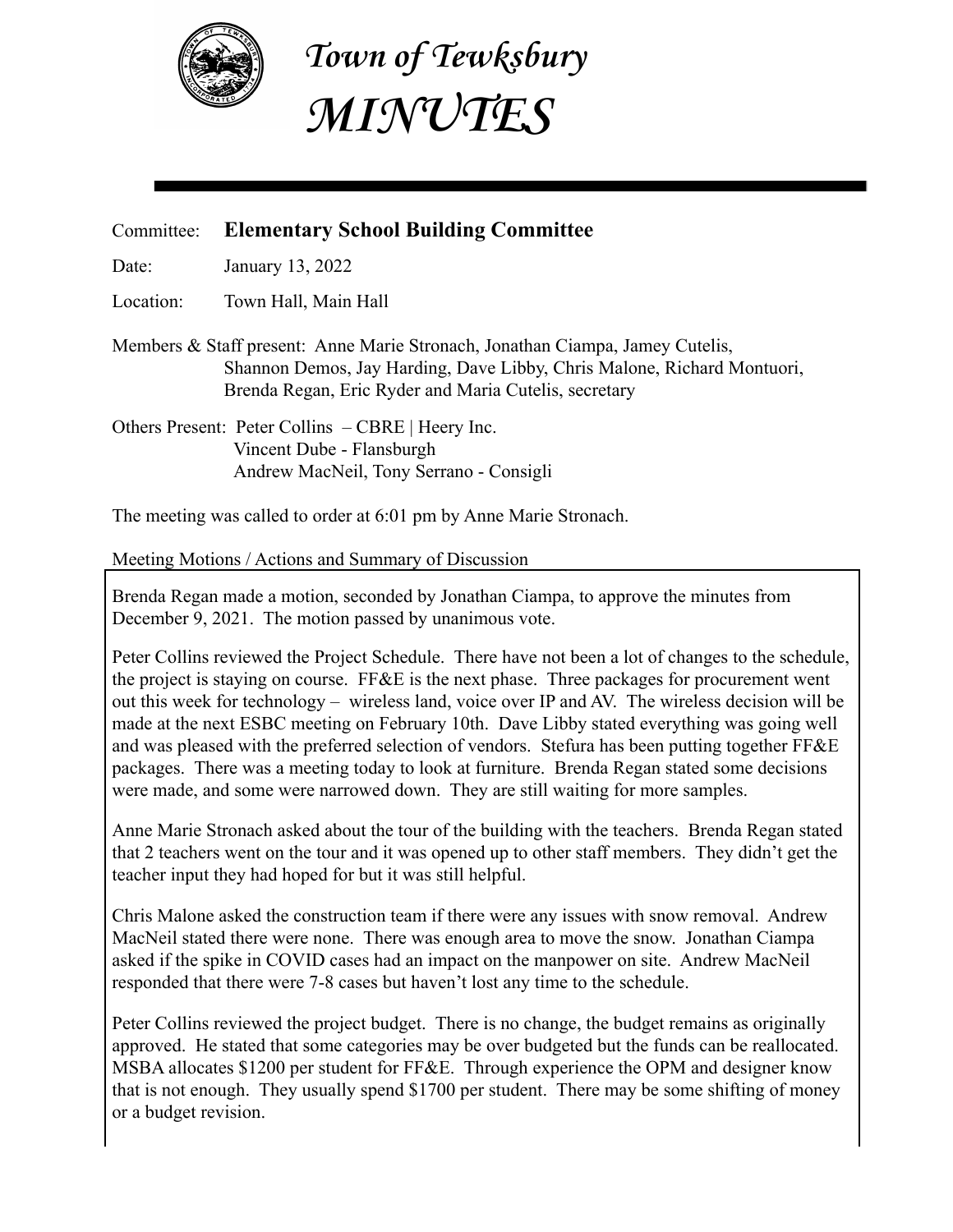The OPM dashboard was discussed. Total construction days have been 827 days, with 288 days until substantial completion. 62% of days have elapsed since GMP was approved. There have been 12 approved change orders to date. The Owners Construction contingency has 54% remaining. The Owners contingency remains unchanged with 99% remaining.

Andrew MacNeil reviewed the Consigli Owner Monthly Dashboard. Exterior storefront installation is ongoing, glass has been installed at the interior curtain wall, the finishes continue in the North classrooms, interior framing continues at the cafeteria soffits, drywall activities are ongoing at Art/Admin and gymnasium and exterior metal panel installation is ongoing at the classroom bump-outs and courtyard. The elevator arrived today and installation is scheduled to begin on January 18th. Photos of the progress were shown.

Jonathan Ciampa asked about the transformer that was leaking. Andrew MacNeil is expecting a new transformer to arrive tomorrow.

Peter Collins informed the committee Local Inspectional Services from the Building Commissioner and Fire Department raised a concern regarding workable dimensional clearances or Ready Access around three Heat Recovery Units (HRU's) within the building. Currently there are ongoing discussions, site visits and exchange of information among all parties to include interpretation of building and mechanical codes.

Dave Libby asked about language in the FF&E packet about the clause for furniture delivery and the availability of an elevator vs. carrying the furniture up flights of stairs. If the elevator is available, there could be a potential savings on installation via the use of the elevator.

OPM continues to work on an RFP for Move Manager Services for the purpose of on-site management of the delivery and installation of FF&E, Technology, and relocation of items from the North St and Trahan Schools.

Peter Collins stated the project is moving along smoothly. He asked the designer and construction manager if they had anything to add. Vince Dube, Flansburgh Architects, had nothing to add but stated it is exciting to get classrooms finished with casework. Andrew MacNeil and Tony Serrano, from Consigli, had nothing to add.

Brenda Regan gave an update on the history wall. She will be meeting with Nancy Reed on January 20th at the library to discuss content. Nancy Reed will present the plan for the wall cabinet to the Historical Commission at their meeting on January 24th.

Peter Collins presented Change Order #13. The change order has been reviewed by the Change Order Committee. The change order includes 4 change requests totaling \$23,313.46. The change order has been reviewed by the OPM, construction manager and designer and is presented to this committee for approval. Anne Marie Stronach is pleased that the Change Order includes the resident request for more trees.

Jonathan Ciampa made a motion, seconded by Richard Montuori to approve Change Order #13 in the amount of \$23,313.46. The motion passed by unanimous vote.

There is ongoing discussion of relocating the Center School staff. The actual date is dependent upon the Fire Department moving into the new fire station. Dave Libby has been meeting with